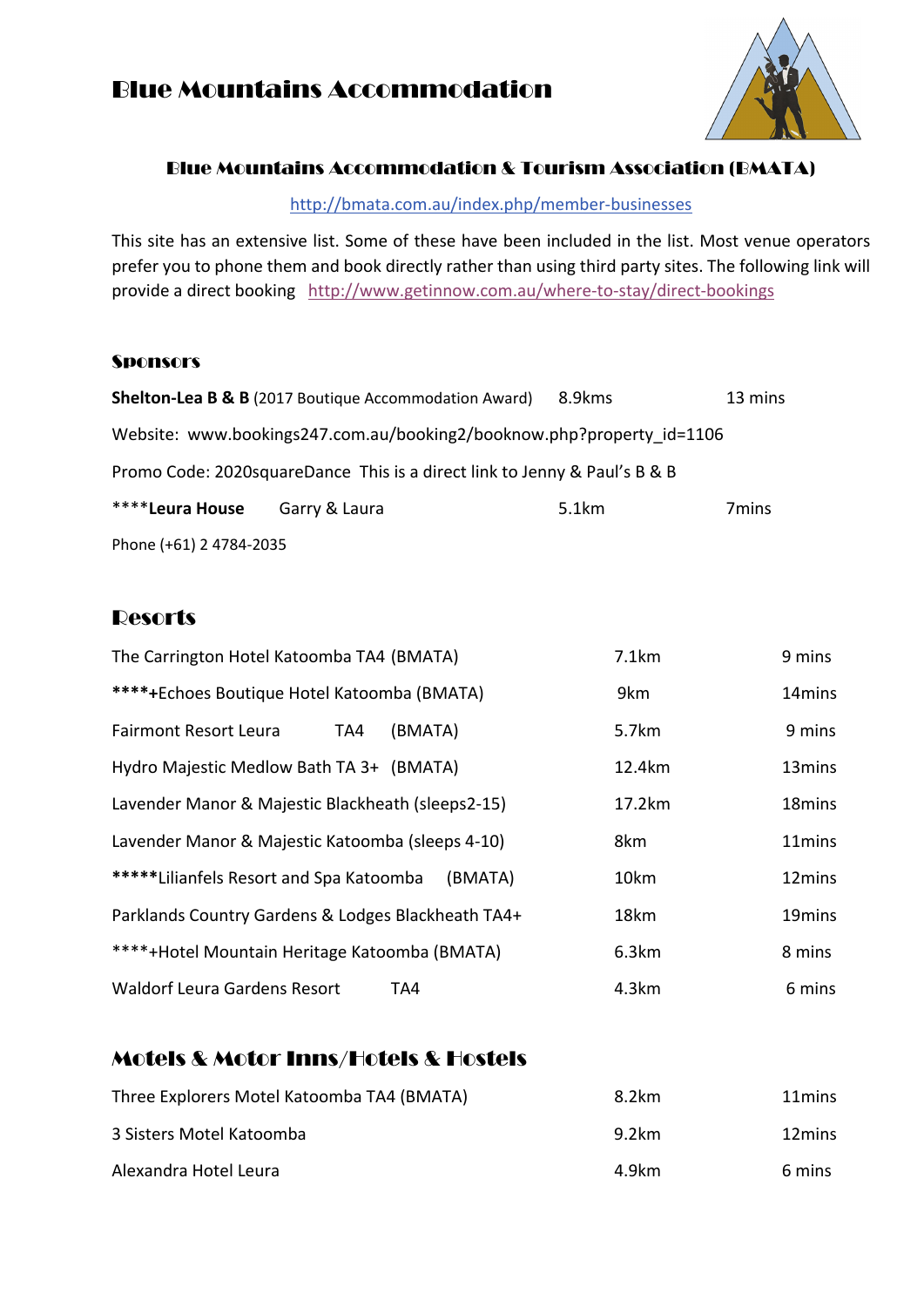# Motels & Motor Inns /Hotels & Hostels

| Alpine Motor Inn Katoomba TA4<br>(BMATA)         | 5.8km  | 6 mins  |
|--------------------------------------------------|--------|---------|
| Blue Mountains YHA yha.com.au<br>(BMATA)         | 7.7km  | 10mins  |
| Blackheath Motor Inn TA4+                        | 18.1km | 19mins  |
| <b>Blue Mountains Backpacker Hostel</b>          | 7.4km  | 9 mins  |
| <b>Blue Mountains Gday Motel TA2</b>             | 6km    | 7mins   |
| Blue Mountains Heritage Motel Katoomba (BMATA)   | 8.1km  | 12mins  |
| Clarendon Motel & Guesthouse                     | 8.2km  | 11mins  |
| Comfort Inn Redleaf Resort Blackheath            | 15.9km | 16 mins |
| Echo Point Discovery Motel Katoomba TA3+ (BMATA) | 9.5km  | 13mins  |
| The Escarpments Katoomba                         | 10.6km | 13mins  |
| <b>Grand View Hotel Wentworth Falls</b>          | 1.6km  | 6 mins  |
| High Mountains Motor Inn Blackheath TA3+ (BMATA) | 17.2km | 17mins  |
| Hotel Avonleigh Katoomba                         | 9.3kms | 13mins  |
| (BMATA)<br><b>Hotel Blue</b>                     | 8.4km  | 12mins  |
| Hotel Gearin Katoomba                            | 7.1km  | 8mins   |
| Katoomba Family Hotel (BMATA)                    | 8.9km  | 12mins  |
| Katoomba Town Centre Motel<br>TA4                | 8.1km  | 11mins  |
| La Maison Boutique Hotel Katoomba TA3            | 9.1km  | 12mins  |
| Lurline Lodge Katoomba                           | 8.7km  | 12mins  |
| Palais Royale Boutique Hotel Katoomba<br>$TA3+$  | 2km    | 11 mins |
| Pioneer Way Motel Faulconbridge TA3+             | 22.2km | 20mins  |
| Rest Easy Motel Wentworth Falls TA3              | 2.1km  | 4mins   |
| The Royal Hotel Springwood                       | 23.7km | 24 mins |
| Sky Rider Motor Inn Katoomba TA4+                | 8.5km  | 10mins  |

### Executive Retreats

| Alpine Lake                      | 2.2km          | 5 <sub>mins</sub> |
|----------------------------------|----------------|-------------------|
| <b>Blackheath Getaway</b>        | 17.7km         | 18 mins           |
| The Bush Hut Wentworth Falls     | 2.7km          | 5 mins            |
| Cooinda Cottages Wentworth Falls | $3 \text{ km}$ | 6 min             |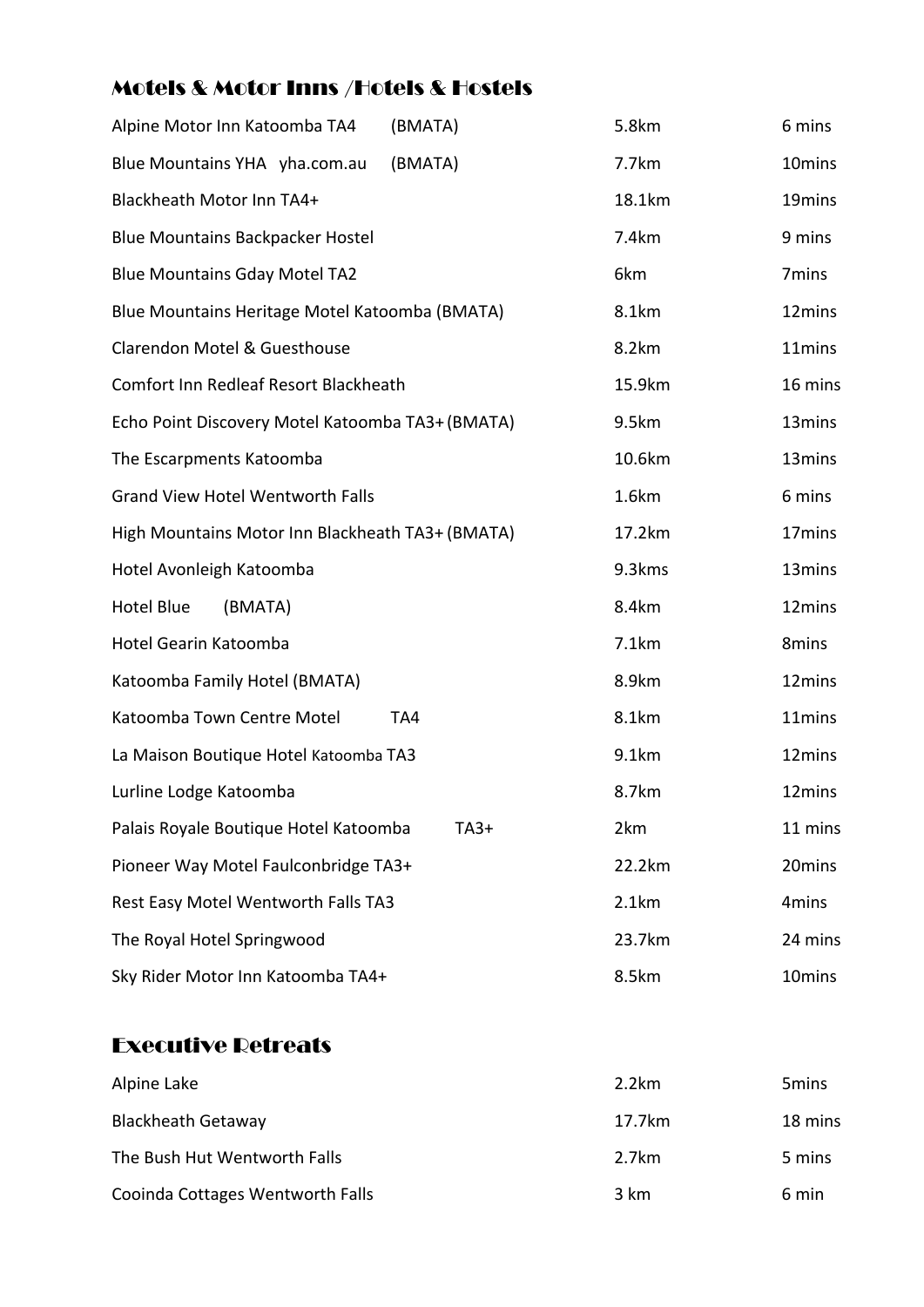# Executive Retreats



| ****+Falls Mountain Retreat Wentworth Falls | 2.2km | 5 mins             |
|---------------------------------------------|-------|--------------------|
| Gettes Place Katoomba                       | 10km  | 13 mins            |
| Glen Isla Blue Mountains                    | 2.1km | 5 <sub>min</sub>   |
| **** Old Leura Dairy Leura<br>(BMATA)       | 5.9km | 8 mins             |
| Ribbon Gum Lodge Katoomba                   | 6.6km | 10 mins            |
| St Raphael Leura<br>(BMATA)                 | 5.1km | 7 mins             |
| Sidney's Retreat Katoomba                   | 7.9km | 10 <sub>mins</sub> |
| Viewpoint Lodge Wentworth Falls             | 2.6km | 6 mins             |

# Camping/caravans

| ***+Blackheath Glen Tourist Park   | www.bmtp.com.au/blackheath 18.2km |        | 20 mins |
|------------------------------------|-----------------------------------|--------|---------|
| ***+Katoomba Falls Tourist Park    | www.bmtp.com.au/katoomba 9.6km    |        | 13 mins |
| KCC Conference Centre Katoomba     | (BMATA)                           | 10km   | 14 mins |
| Lake Lyell Recreation Park Lithgow |                                   | 42.2km | 39mins  |

# Bed and Breakfast/Guest houses

| ***Belgravia Mountain Guest House                     | 9.1kms  | 12mins            |
|-------------------------------------------------------|---------|-------------------|
| Bethany Manor B & B Leura (BMATA)                     | 5.5km   | 7mins             |
| ****+Broomelea B & B Leura (BMATA)                    | 5.8km   | 9mins             |
| The Greens of Leura B & B<br>(BMATA)                  | 4.9km   | 7 <sub>mins</sub> |
| ****Jamison Guest House<br>Katoomba                   | 8km     | 12mins            |
| Kurrara Guest House Katoomba<br>(BMATA)<br>TA4+       | 7.6km   | 10 mins           |
| Metropole Guesthouse Katoomba<br>(BMATA)              | 7.5km   | 9 mins            |
| Moments Mountain Retreat (BMATA)                      | 2.6km   | 5 mins            |
| Mountainside B & B Wentworth Falls (BMATA)            | 3.3kms  | 6mins             |
| Mt Victoria Manor                                     | 14.7kms | 17mins            |
| ****+Silvermere Guesthouse Wentworth Falls<br>(BMATA) | 1.6km   | 4 mins            |
| Snowgums in Katoomba                                  | 9.8km   | 12mins            |
| Wentworth Falls (BMATA)<br>Valley of the Waters B & B | 2.6km   | 6mins             |